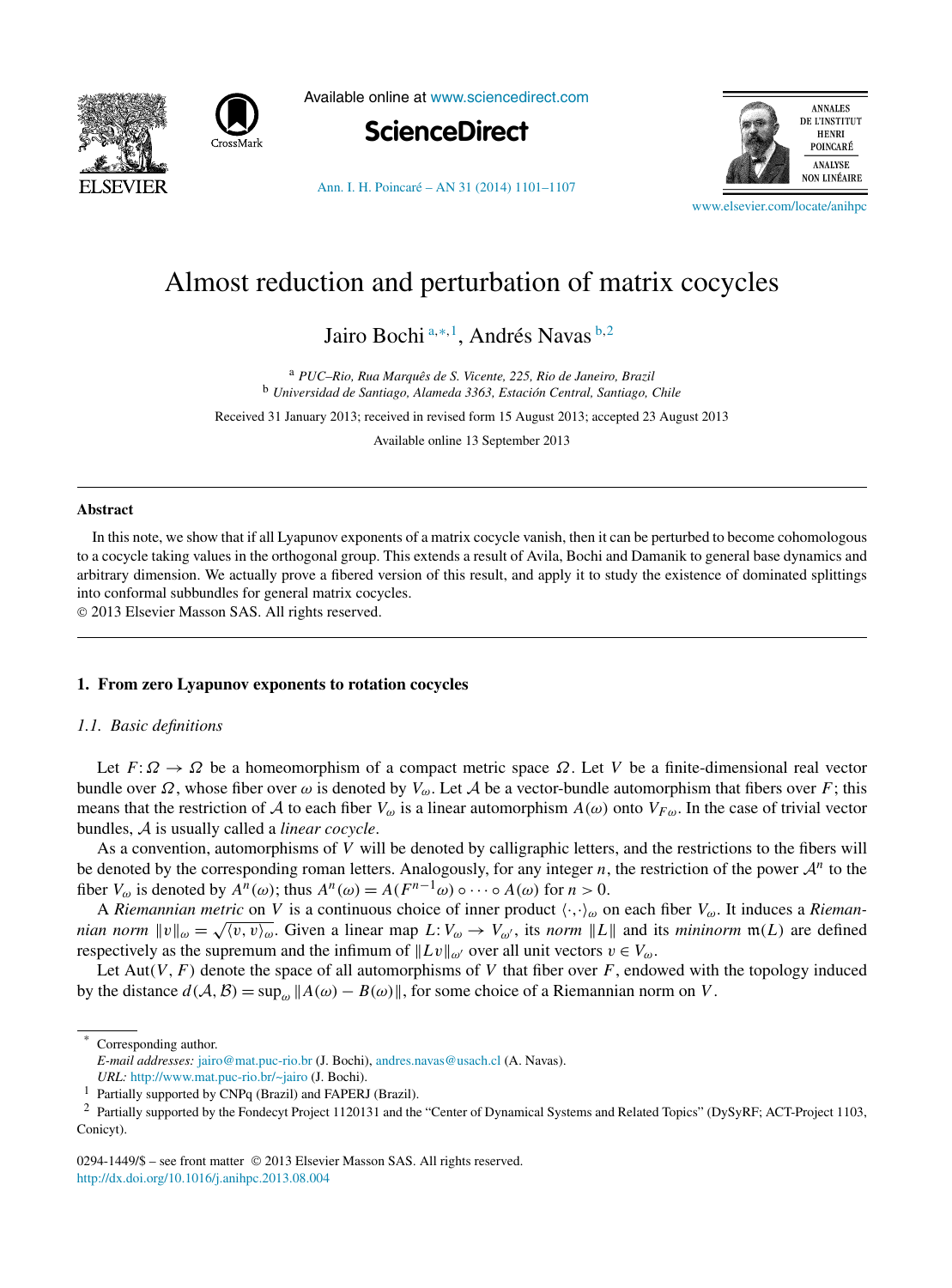#### <span id="page-1-0"></span>*1.2. Uniform subexponential growth and its consequences*

Define

$$
\lambda^+(\mathcal{A}) = \lim_{n \to +\infty} \frac{1}{n} \sup_{\omega \in \Omega} \log \left\| A^n(\omega) \right\| \quad \text{and} \quad \lambda^-(\mathcal{A}) = \lim_{n \to +\infty} \frac{1}{n} \inf_{\omega \in \Omega} \log \mathfrak{m}(A^n(\omega)),
$$

which exist by subadditivity and supraadditivity, respectively.

If *μ* is an ergodic probability measure for *F*: *Ω* → *Ω*, then there are constants *λ*+*(*A*,μ)*, *λ*−*(*A*,μ)*, called the *top* and *bottom Lyapunov exponents*, such that, for  $\mu$ -almost every  $\omega \in \Omega$ ,

$$
\frac{1}{n}\log ||A^n(\omega)|| \to \lambda^+(\mathcal{A}, \mu) \quad \text{and} \quad \frac{1}{n}\log m(A^n(\omega)) \to \lambda^-(\mathcal{A}, \mu) \quad \text{as } n \to +\infty.
$$

Moreover, the following "variational principle" holds<sup>3</sup>:

$$
\lambda^+(\mathcal{A}) = \sup_{\mu} \lambda^+(\mathcal{A}, \mu) \quad \text{and} \quad \lambda^-(\mathcal{A}) = \inf_{\mu} \lambda^-(\mathcal{A}, \mu), \tag{1.1}
$$

where  $\mu$  runs over all invariant ergodic probabilities for  $F$ .

Let us say that the automorphism A has *uniform subexponential growth* if  $\lambda^+(\mathcal{A}) = \lambda^-(\mathcal{A}) = 0$ . By (1.1), this is equivalent to the vanishing of all Lyapunov exponents with respect to all ergodic probability measures.

Our first result is:

**Theorem 1.1.** *Assume that*  $A \in Aut(V, F)$  *has uniform subexponential growth. Then:* 

(a) *For any*  $\varepsilon > 0$ *, there exists a Riemannian norm*  $\|\cdot\|$  *on V such that* 

$$
e^{-\varepsilon} \|\|v\|_{\omega} < \|\|A(\omega)v\|\|_{F\omega} < e^{\varepsilon} \|\|v\|\|_{\omega}, \quad \text{for all } \omega \in \Omega, \ v \in V_{\omega}.\tag{1.2}
$$

(b) *There exists an arbitrarily small perturbation of* A *that preserves some Riemannian norm on V .*

As we will see, part (a) follows from a standard construction in Pesin theory, and part (b) follows form part (a). However, the latter implication is *not* straightforward, because if *ε* is small then the Riemannian norm constructed in part (a) may be very distorted with respect to a fixed reference Riemannian norm on *V* .

For a reformulation of the theorem in terms of conjugacy to isometric automorphisms, see Section [1.4.](#page-3-0)

Despite making stringent assumptions about the automorphism  $A$ , Theorem 1.1 can be used to obtain very strong properties for a dense subset *D* of  $Aut(V, F)$ , under the assumption that *F* is uniquely ergodic (or, in some cases, minimal). More precisely, we show that for every automorphism  $A$  in the subset  $D$  there exist a Riemannian metric norm  $\|\cdot\|$  on *V* and a splitting of *V* as a Whitney sum of *A*-invariant subbundles where *A* acts conformally with respect to the norm  $\|\cdot\|$ . Moreover, this splitting is either trivial or dominated. See Section [2.2](#page-4-0) for details.

In the paper [\[6\],](#page-6-0) we prove results about cocycles of isometries of spaces of nonpositive curvature that generalize Theorem 1.1. Actually, we first obtained Theorem 1.1 as a corollary of the geometrical results of [\[6\].](#page-6-0) Later, we realized that the constructions could be modified or adapted to produce an elementary proof of Theorem 1.1, which we present, together with its applications, in this note.

## *1.3. Proof of Theorem 1.1*

We need a few preliminaries.

Recall that *V* is a finite-dimensional vector bundle over the compact space *Ω*. We choose and fix a Riemannian metric  $\langle \cdot, \cdot \rangle$  on *V*. Let B be an automorphism of *V* over a homeomorphism  $G: \Omega \to \Omega$ . The *transpose* of B is the automorphism  $\mathcal{B}^*$  over  $G^{-1}$  defined by

$$
\big\langle B(\omega)u, v \big\rangle_{G\omega} = \big\langle u, B^*(G\omega)v \big\rangle_{\omega}, \quad \text{for all } u \in V_{\omega}, v \in V_{G\omega}.
$$

<sup>3</sup> This follows from [\[16, Thm. 1\]](#page-6-0) or [\[17, Thm. 1.7\].](#page-6-0) Although these references assume *Ω* to be compact metrizable, the proofs also work for compact Hausdorff *Ω*. (See also the proof of Proposition 1 in [\[1\].](#page-6-0)) A particular case was considered in [\[10\].](#page-6-0)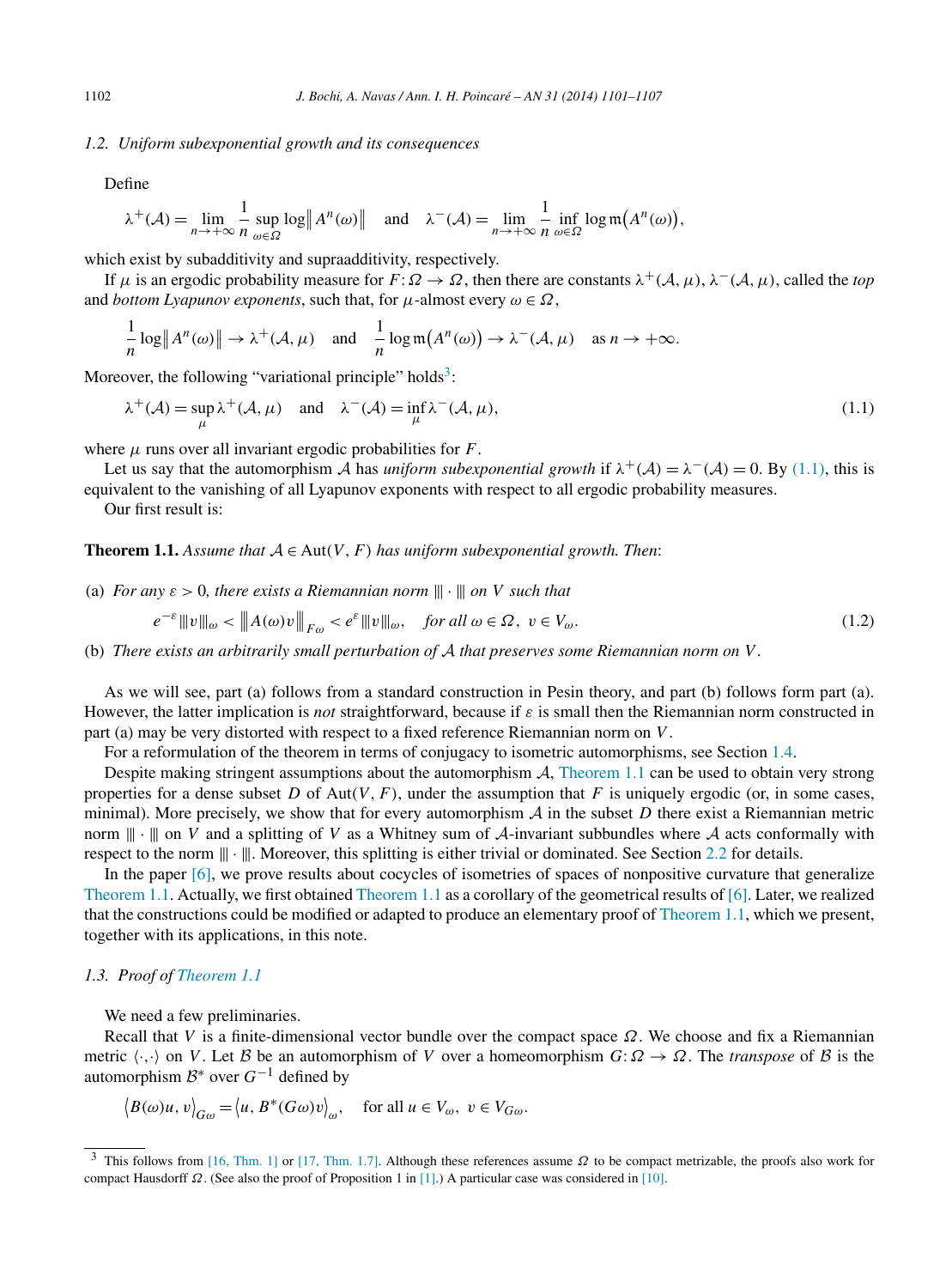<span id="page-2-0"></span>If  $B^* = B$  (and thus *G* is the identity), then *B* is called *symmetric*. An automorphism P is called *positive* if it is symmetric and  $\langle P(\omega)v, v \rangle_{\omega} > 0$  for all nonzero  $v \in V_{\omega}$ . We write  $\mathcal{B} < \mathcal{C}$  if  $\mathcal{B}$  and  $\mathcal{C}$  are symmetric and  $\mathcal{C} - \mathcal{B}$  is positive.

The following proposition collects some useful properties:

#### **Proposition 1.2.**

- (a) If A is any automorphism and B is symmetric, then  $A^*BA$  is symmetric; moreover, if  $B < C$ , then  $A^*BA < A^*CA$ .
- (b) *Each positive automorphism*  $P$  *has a unique positive square root*  $P^{1/2}$ ; *moreover*,  $P^{1/2}$  *commutes with*  $P$ *, and the map*  $P \mapsto P^{1/2}$  *is continuous.*
- (c) *The square root map is monotonic: if* P, Q *are positive and*  $P < Q$ , *then*  $P^{1/2} < Q^{1/2}$ .

Properties (a) and (b) above are easy exercises. For a proof of property (c), see [4, [p. 9\].](#page-6-0)

**Proof of Theorem 1.1.** Let A be an automorphism of *V* over the homeomorphism *F* having uniform subexponential growth. Fix a small  $\varepsilon > 0$ .

To prove part (a), we will use a standard construction in Pesin theory called *Lyapunov norms* (see e.g. [\[13, p. 667\]\)](#page-6-0). Define

$$
\|v\|_{\omega}^2 := \sum_{n \in \mathbb{Z}} e^{-2\varepsilon |n|} \|A^n(\omega)v\|_{F^n(\omega)}^2.
$$
\n(1.3)

Since the cocycle has uniform subexponential growth, the series converges uniformly on compact subsets of *V* , and hence defines a (continuous) Riemannian norm. Property [\(1.2\)](#page-1-0) is straightforward to check. This proves part (a).

To prove part (b), let  $\langle\langle\cdot,\cdot\rangle\rangle$  be the inner product that induces the norm (1.3). Then there are positive automorphisms  $\mathcal{R}, \mathcal{Q}$  such that for all  $u, v \in V_{\omega}$ ,

$$
\langle\langle u, v\rangle\rangle_{\omega} = \langle R(\omega)u, v\rangle_{\omega},\tag{1.4}
$$

$$
\langle A(\omega)u, A(\omega)v \rangle_{F\omega} = \langle Q(\omega)u, v \rangle_{\omega}.
$$
\n(1.5)

The almost-invariance property  $(1.2)$  can now be expressed as:

$$
e^{-2\varepsilon} \mathcal{R} < \mathcal{Q} < e^{2\varepsilon} \mathcal{R}.\tag{1.6}
$$

We want to find an automorphism  $\tilde{A}$  over *F* that is close to A and leaves the inner product  $\langle \langle \cdot, \cdot \rangle \rangle$  invariant. As it is straightforward to check, invariance means that the automorphism  $\mathcal{P} = \mathcal{A}^{-1}\tilde{\mathcal{A}}$  (over the identity) satisfies:

$$
\mathcal{P}^* \mathcal{Q} \mathcal{P} = \mathcal{R}.\tag{1.7}
$$

Equivalently,

$$
(Q^{1/2}PQ^{1/2})^*(Q^{1/2}PQ^{1/2}) = Q^{1/2}RQ^{1/2}.
$$

Let us try to find a *positive* solution P. Then the relation above becomes  $(Q^{1/2}PQ^{1/2})^2 = Q^{1/2}RQ^{1/2}$ , and using the uniqueness of positive square roots (property (b) in Proposition 1.2), we obtain

$$
\mathcal{P} = \mathcal{Q}^{-1/2} \left( \mathcal{Q}^{1/2} \mathcal{R} \mathcal{Q}^{1/2} \right)^{1/2} \mathcal{Q}^{-1/2}.
$$
\n(1.8)

One checks directly that this formula solves the invariance equation (1.7), and thus gives the unique positive solution.

To estimate  $P$ , we follow the steps of [\[14\].](#page-6-0) By the first inequality in (1.6) and property (a) in Proposition 1.2, we have  $Q^{1/2}RQ^{1/2} < e^{2\epsilon}Q^2$ . So, by property (c) in that proposition,  $(Q^{1/2}RQ^{1/2})^{1/2} < e^{\epsilon}Q$ . Applying property (a) again, we obtain  $\mathcal{P} < e^{\varepsilon} \mathcal{I}$ , where  $\mathcal{I}$  is the identity automorphism. This means that  $\|P(\omega)\| < e^{\varepsilon}$  for every  $\omega$ . An analogous argument starting from the second inequality in (1.6) gives  $m(P(\omega)) > e^{-\epsilon}$  for every  $\omega$ . This shows that P is close to the identity, and therefore the automorphism  $\mathcal{A} := \mathcal{AP}$  is close to  $\mathcal{A}$ . As we have seen,  $\mathcal{\bar{A}}$  preserves the new Riemannian metric, thus completing the proof of the theorem.  $\Box$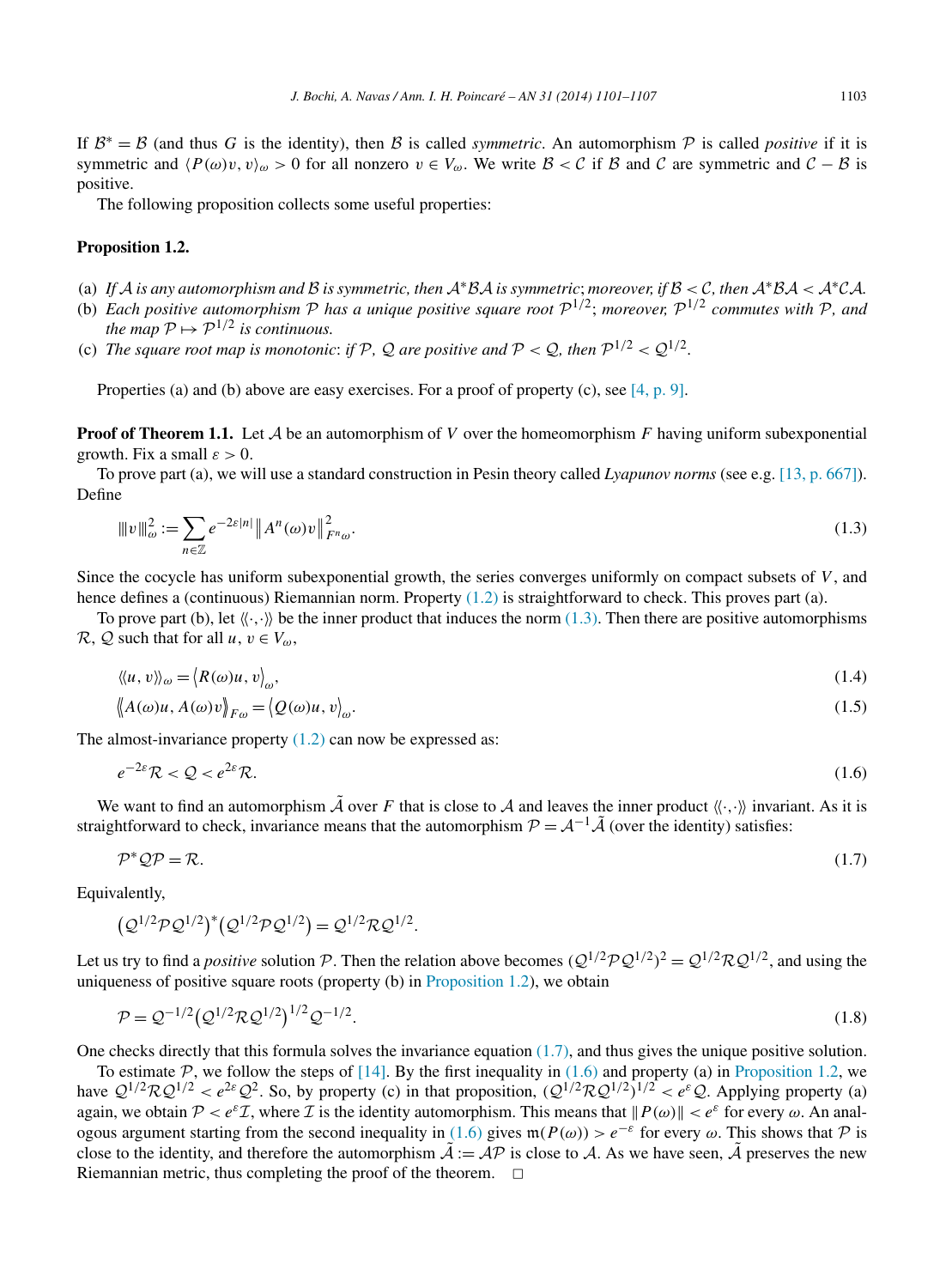<span id="page-3-0"></span>**Remark 1.3.** Eq. [\(1.7\)](#page-2-0) obviously has infinitely many solutions P, not all of them close to the identity. As we have seen, restricting to positive automorphisms we have a unique solution, which is close to the identity and varies continuously with the data.

In [\[6\],](#page-6-0) we obtain a generalization of [Theorem 1.1](#page-1-0) to cocycles of isometries of symmetric spaces of non-positive curvature. If specialized to the present situation, the construction presented in  $\lceil 6 \rceil$  is the same as the one given here for part (b), thus "explaining" the efficiency of positive matrices.

**Remark 1.4.** Notice that the Riemannian norm and the perturbed automorphism constructed in the proof of [Theo](#page-1-0)[rem 1.1](#page-1-0) depend continuously on the parameter *ε* and also on the automorphism A itself. These properties are relevant for the applications obtained in [\[3\].](#page-6-0)

## *1.4. Conjugacy*

Let us put [Theorem 1.1](#page-1-0) under a different perspective.

Two automorphisms  $A, B \in Aut(V, F)$  are said to be *conjugate* if there exists  $U \in Aut(V, id)$  such that  $A =$ UBU<sup>-1</sup>. (In the case of a trivial vector bundle, we say that the two linear cocycles are *cohomologous*.)

Fixed a Riemannian metric on *V*, we say that an automorphism A is *isometric* if it preserves this metric. (In the

case of a trivial vector bundle, the cocycle will take values in the orthogonal group, i.e., it will be a *rotation cocycle*.) Then we have:

**Theorem 1.5.** Fix a Riemannian metric on the vector bundle V. Assume that  $A \in Aut(V, F)$  has uniform subexpo*nential growth. Then:*

- (a) *There exists an automorphism conjugate to* A *that is close to an isometric automorphism. More precisely, every neighborhood of the set of isometric automorphisms contains a conjugate of* A*.*
- (b) *There exists an automorphism close to* A *that is conjugate to an isometric automorphism. More precisely, every neighborhood of* A *contains a conjugate of an isometric automorphism.*

For  $SL(2, \mathbb{R})$ -cocycles and under extra assumptions on the dynamics *F*, the result above was shown by Avila, Bochi and Damanik as a step in the proofs of their results about spectra of Schrödinger operators, see [\[2,3\].](#page-6-0)<sup>4</sup>

In the case of cocycles (i.e., trivial vector bundles), it is natural to look for conditions under which we can improve the conclusion of Theorem 1.5(b) and find a perturbed cocycle cohomologous to a constant rotation, or even to the identity. The case of  $SL(2, \mathbb{R})$ -cocycles is studied in [\[3\].](#page-6-0)

**Proof of Theorem 1.5.** Let  $\varepsilon > 0$  be small. We follow the notation of the proof of [Theorem 1.1.](#page-1-0)

It follows from [\(1.4\)](#page-2-0) that  $||v||_{\omega} = ||R(\omega)^{1/2}v||_{\omega}$  for every  $v \in V_{\omega}$ . Let  $\mathcal{B} := \mathcal{R}^{1/2} \mathcal{A} \mathcal{R}^{-1/2}$ . Then, by [\(1.2\),](#page-1-0)

$$
e^{-\varepsilon}||v||_{\omega} < ||B(\omega)v||_{F\omega} < e^{\varepsilon}||v||_{\omega}.
$$

This implies that  $B$  is close to an isometric isomorphism, thus proving part (a).

To prove part (b), it suffices to notice that  $\mathcal{R}^{-1/2} \tilde{\mathcal{A}} \mathcal{R}^{1/2}$  is an isometric isomorphism.  $\Box$ 

There is another property which is closely related to what we have seen so far. Let us say that  $A \in Aut(V, F)$  is *product-bounded* if

$$
0 < \inf_{\substack{\omega \in \Omega \\ n \in \mathbb{Z}}} \mathfrak{m}\big(A^n(\omega)\big) \leqslant \sup_{\substack{\omega \in \Omega \\ n \in \mathbb{Z}}} \left\| A^n(\omega) \right\| < \infty.
$$

If an automorphism  $\hat{A}$  is conjugate to an isometric automorphism then  $\hat{A}$  is product-bounded, as it is easy to check. Although product-bounded cocycles are not always conjugate to isometric automorphisms,<sup>5</sup> this happens whenever  $F$  is minimal, according to a result shown by Coronel, Navas and Ponce in  $[9]$ .<sup>6</sup>

<sup>4</sup> However, they haven't explicitly stated the result: see the proof of Theorem 1 in [\[2\]](#page-6-0) and Proposition 6.3 in [\[3\].](#page-6-0)

<sup>5</sup> See e.g. [\[13, Exercise 2.9.2\],](#page-6-0) [\[15\].](#page-6-0)

 $6\;$  In the non-minimal case, one can still ensure the existence of a bounded and measurable conjugacy.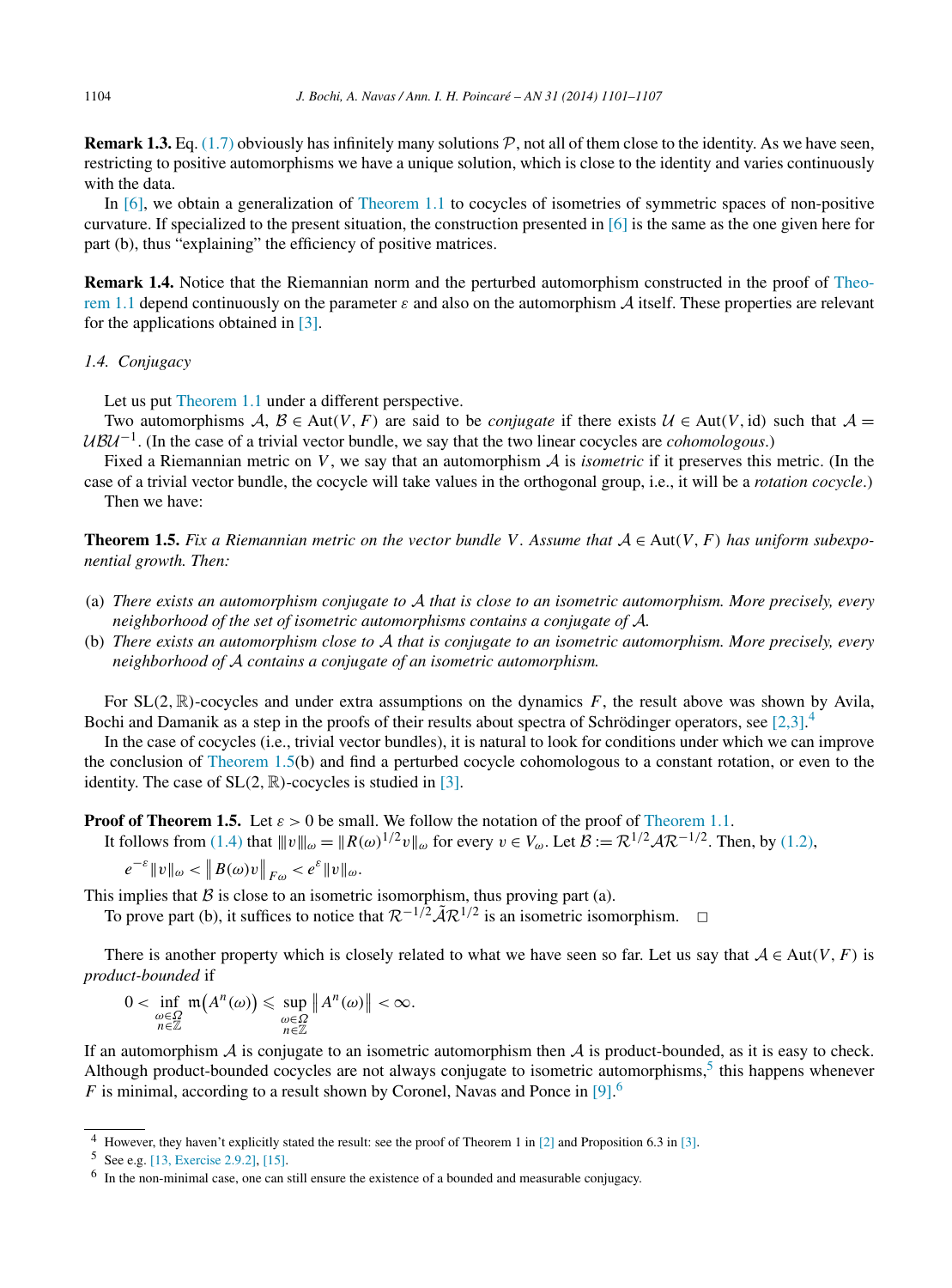## <span id="page-4-0"></span>**2. Conformality properties**

*2.1. Extensions of the previous results for the case of coinciding Lyapunov exponents*

The following is an immediate consequence of [Theorem 1.1:](#page-1-0)

**Corollary 2.1.** Let  $A \in Aut(V, F)$  be such that  $\lambda^+(A) = \lambda^-(A) =: \lambda$ . Then there exist an arbitrarily small perturba*tion*  $\tilde{A}$  *of*  $A$  *and a Riemannian norm*  $\|\cdot\|$  *on V such that* 

$$
\|\tilde{A}(\omega)v\|_{F\omega} = e^{\lambda} \|v\|_{\omega}, \quad \text{for all } \omega \in \Omega, \ v \in V_{\omega}.
$$

In other words, if all Lyapunov exponents of an automorphism are equal to some *λ*, then we can perturb it to become conformal with respect to a new Riemannian metric; moreover it dilates the metric by the constant factor *eλ*.

Actually, a weaker assumption is sufficient to obtain conformality:

**Corollary 2.2.** Let  $A \in Aut(V, F)$  be such that  $\lambda^+(A, \mu) = \lambda^-(A, \mu)$  for every ergodic probability measure  $\mu$  for *F*. *Then there exist an arbitrarily small perturbation*  $\tilde{A}$  *of*  $A$ *, a Riemannian norm*  $\|\cdot\|$  *on*  $V$ *, and a continuous function*  $λ: Ω \rightarrow \mathbb{R}$  *such that* 

$$
\|\tilde{A}(\omega)v\|_{F\omega} = e^{\lambda(\omega)} \|v\|_{\omega}, \quad \text{for all } \omega \in \Omega, \ v \in V_{\omega}.
$$

See [\[12\]](#page-6-0) for a non-perturbative result with a similar conclusion.

**Proof of Corollary 2.2.** First of all, notice that for any  $A \in Aut(V, F)$ , we have

 $\mathfrak{m}(A(\omega))^d \leq \left|\det A(\omega)\right| \leq \left\|A(\omega)\right\|^d,$ 

where *d* be the fiber dimension of *V*. So, by submultiplicativity of norms,

$$
\lambda^{-}(A,\mu) \leq \int \lambda \, d\mu \leq \lambda^{+}(A,\mu) \quad \text{for every ergodic measure } \mu,
$$
\n(2.1)

where

$$
\lambda(\omega) := \frac{1}{d} \log \left| \det A_i(\omega) \right|.
$$
\n(2.2)

Now assume that equalities hold in (2.1). Let  $B = e^{-\lambda}A$ . Then  $\lambda^{\pm}(B, \mu) = \lambda^{\pm}(A, \mu) - \int \lambda d\mu = 0$  for every ergodic measure  $\mu$ . By the "variational principle" [\(1.1\),](#page-1-0) this implies  $\lambda^+(\mathcal{B}) = \lambda^-(\mathcal{B}) = 0$ . Therefore, by [Theorem 1.1,](#page-1-0) there is a Riemannian norm  $\| \cdot \|$  on *V* that is preserved by a perturbation  $\tilde{\mathcal{B}}$  of  $\mathcal{B}$ .

Let  $\tilde{\mathcal{A}} = e^{\lambda} \tilde{\mathcal{B}}$ . This is a perturbation of  $\mathcal{A}$  with the desired conformality property.  $\Box$ 

## *2.2. Existence of conformal subbundles*

Using Corollary 2.1 and a theorem from [\[7\],](#page-6-0) we will obtain the following result:

**Theorem 2.3.** *Assume that*  $F: \Omega \to \Omega$  *is a uniquely ergodic homeomorphism with an invariant probability measure of full support. Then for every automorphism* A *in a dense subset of* Aut*(V,F), there exist*:

- *a Riemannian norm*  $\|\cdot\|$  *on V*;
- *a continuous* A-invariant splitting  $V = V^1 \oplus \cdots \oplus V^k$  which is orthogonal with respect to the Riemannian norm;
- *and constants*  $\lambda_1$  > ··· >  $\lambda_k$ ;

*such that*

$$
\|A(\omega)v_i\|_{F\omega}=e^{\lambda_i}\|v_i\|_{\omega}, \quad \text{for all } \omega \in \Omega, \ i=1,\ldots,k, \ v_i \in V^i_{\omega}.
$$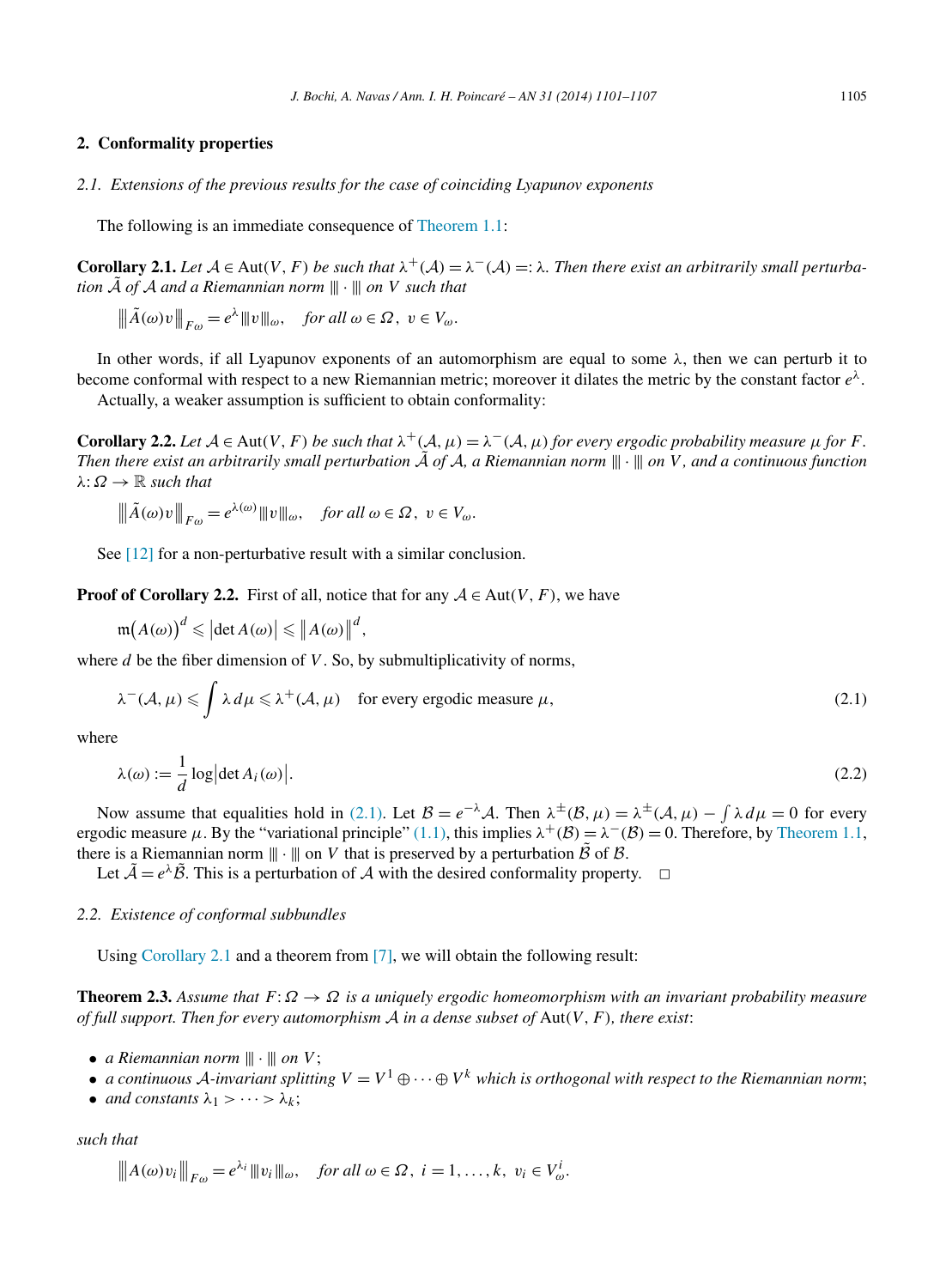<span id="page-5-0"></span>Weakening the assumption of unique ergodicity to minimality, we have the following result:

**Theorem 2.4.** *Assume that*  $F: \Omega \to \Omega$  *is a minimal homeomorphism of a compact space of finite dimension.*<sup>7</sup> *Then for every* A *in a dense subset of* Aut*(V,F), there exist*:

- *a Riemannian norm*  $\|\cdot\|$  *on V*;
- *a continuous* A-invariant splitting  $V = V^1 \oplus \cdots \oplus V^k$  which is orthogonal with respect to the Riemannian norm;
- *and continuous functions*  $\lambda_1$  > ··· >  $\lambda_k$  *on*  $\Omega$ ;

*such that*

$$
\|A(\omega)v_i\|_{F\omega}=e^{\lambda_i(\omega)}\|v_i\|_{\omega}, \quad \text{for all } \omega \in \Omega, \ i=1,\ldots,k, \ v_i \in V^i_{\omega}.
$$

As we will see, this has a similar proof as [Theorem](#page-4-0) 2.3, basically replacing [Corollary 2.1](#page-4-0) by [Corollary 2.2](#page-4-0) and the result from [\[7\]](#page-6-0) by the result from [\[5\].](#page-6-0)

We expect that [Theorems](#page-4-0) 2.3, 2.4 will be useful to answer the following question: *When can a linear cocycle over a uniquely ergodic or minimal base dynamics be approximated by a cocycle with a dominated* (*non-trivial*) *splitting*? Results on the 2-dimensional case were obtained in [\[2,3\].](#page-6-0)

# *2.3. Proofs*

**Proof of Theorem 2.3.** Assume that  $F: \Omega \to \Omega$  has a unique invariant probability  $\mu$ , and its support is  $\Omega$ . Take any  $A \in Aut(V, F)$ ; we will explain how to perturb it so that it has the desired properties. First, by [\[7\],](#page-6-0) one can perturb A so that along  $\mu$ -almost every orbit, the Oseledets splitting is trivial or dominated. Let

$$
V_{\omega}^{1} \oplus \cdots \oplus V_{\omega}^{k} = V_{\omega}, \quad \omega \in \Omega,
$$

be the *finest dominated splitting* of the cocycle, that is, the unique everywhere defined global dominated splitting with a maximal number *k* of bundles (with  $k = 1$  if there is no dominated splitting).<sup>8</sup>

We claim that for almost every point, there are exactly *k* different Lyapunov exponents. Indeed, on the one hand, there are at least *k* different exponents because there is a dominated splitting with *k* bundles. On the other hand, if there is a positive measure set of points with more than *k* different Lyapunov exponents, then select an orbit along which the Oseledets splitting is dominated. This orbit is dense on *Ω* (because the invariant measure has full support). Since dominated splittings extend to the closure (see [\[8\]\)](#page-6-0), one gets a global dominated splitting with more than *k* bundles; this is a contradiction.

For each  $i = 1, ..., k$ , let  $A_i$  be the restriction of A to the bundle  $V^i$ ; this is a (continuous) vector bundle automorphism. By the claim above,

$$
\lambda^+(\mathcal{A}_i) = \lambda^+(\mathcal{A}_i, \mu) = \lambda^-(\mathcal{A}_i, \mu) = \lambda^-(\mathcal{A}_i) =: \lambda_i.
$$

Therefore, by [Corollary](#page-4-0) 2.1, for each *i* there is a perturbation  $\tilde{A}_i$  of  $A_i$  and a Riemannian norm  $\|\cdot\|_i$  on  $V^i$  such that

$$
\|\tilde{A}_i(\omega)v_i\|_{i, F\omega} = e^{\lambda} \|v_i\|_{i, \omega}, \quad \text{for all } \omega \in \Omega, \ v_i \in V^i_{\omega}.
$$

Let  $\|\cdot\|$  be the Riemannian norm that makes the subbundles orthogonal and that coincides with  $\|\cdot\|_i$  on  $V^i$ . Let  $\tilde{\mathcal{A}}$  be the automorphism of *V* whose restriction to the subbundles  $V^i$  are the automorphisms  $\tilde{\mathcal{A}}_i$ . This automorphism has the desired properties, thus completing the proof.  $\Box$ 

For the proof of Theorem 2.4, we need the following result:

**Theorem 2.5.** *Assume that*  $F: \Omega \to \Omega$  *is a minimal homeomorphism of a compact space of finite dimension. Then every* A *in a residual subset of* Aut*(V,F) has the following property*: *the Oseledets splitting with respect to any invariant probability measure coincides almost everywhere with the finest dominated splitting of* A*.*

We say that *Ω* has *finite dimension* if it is homeomorphic to a subset of an euclidean space  $\mathbb{R}^d$ .

<sup>8</sup> See [\[8\]](#page-6-0) for details on finest dominated splittings.